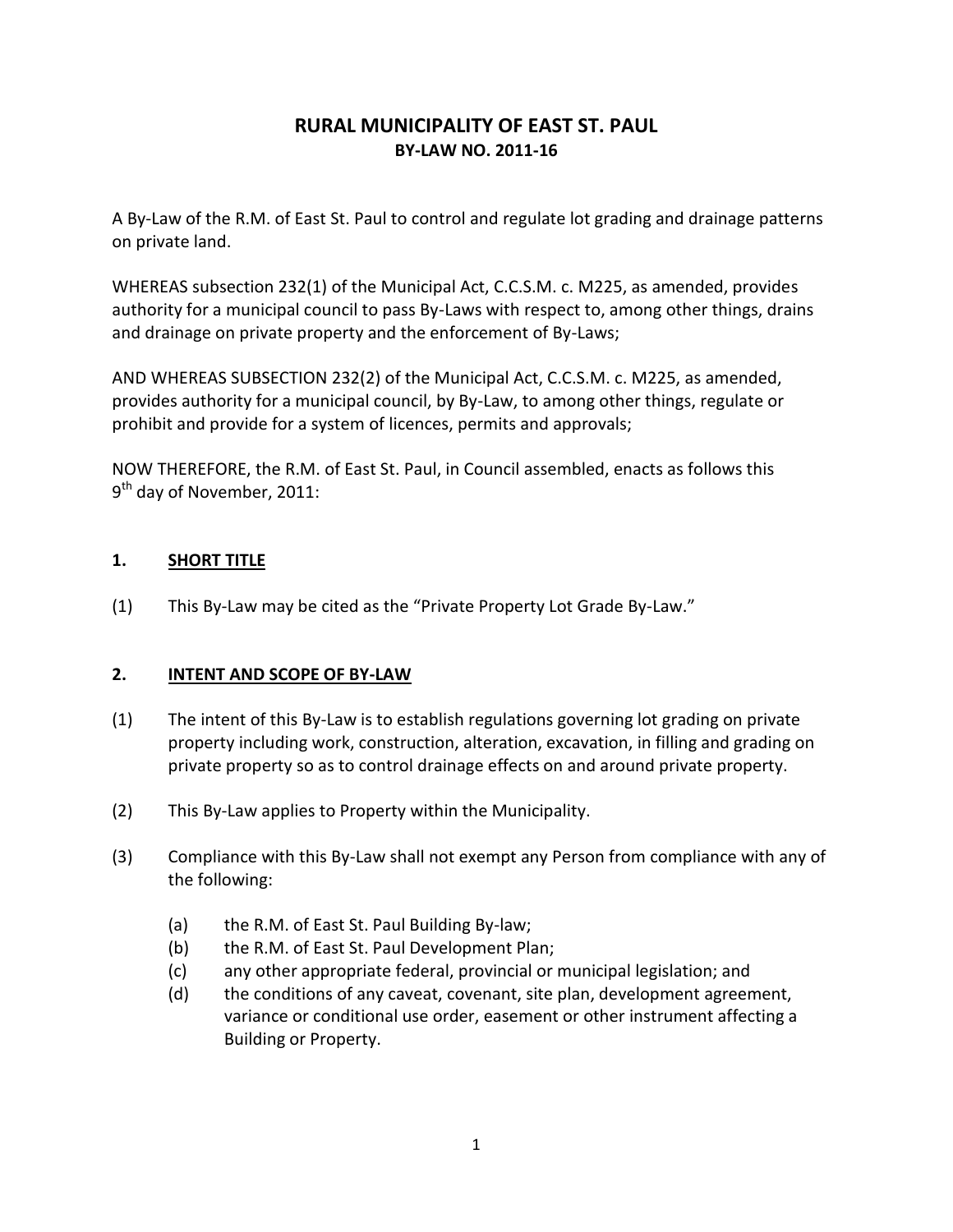(4) Failure by the Municipality to enforce any part of this By-Law shall not result in any civil liability to the Municipality, and the Municipality shall be entitled to a full indemnity for any liabilities it incurs as a result of any Person's failure to comply with the provisions of this By-Law from such Person.

#### **3. DEFINITIONS**

(1) Unless the context otherwise requires, wherever used in this By-law:

"Accessory Building" means a structure constructed on a Property that already contains a Primary Building, whose use is incidental and/or subordinate to the Primary Building, and:

- has a gross footprint of more than 10 m2.; or
- has a Constructed Floor;

"Applicant" means the Owner of a Property or such other person authorized in writing by the Owner to apply for a Permit;

"Building" means any structure used or intended for shelter, accommodation, use or enclosure of persons, animals, material or equipment and, without restricting the generality of the foregoing, includes residential, commercial, institutional and industrial structures;

"Building Grade" means the geodetic elevation of the finished land grade at the Building as per the Lot Grade Plan;

"Constructed Floor" means any floor consisting of concrete, asphalt, or any other material that does not permit the drainage of water through the floor;

"Designated Officer" means any individual(s) appointed by the Municipality by municipal By-Law, and their successors or duly authorized representatives;

"Detailed Landscape Plan" means a report completed by a Professional Engineer registered with the Association of Professional Engineers and Geoscientists of Manitoba, a Land Surveyor registered with the Association of Manitoba Land Surveyors, or a Landscape Architect registered with the Manitoba Association of Landscape Architects, and that includes the following information: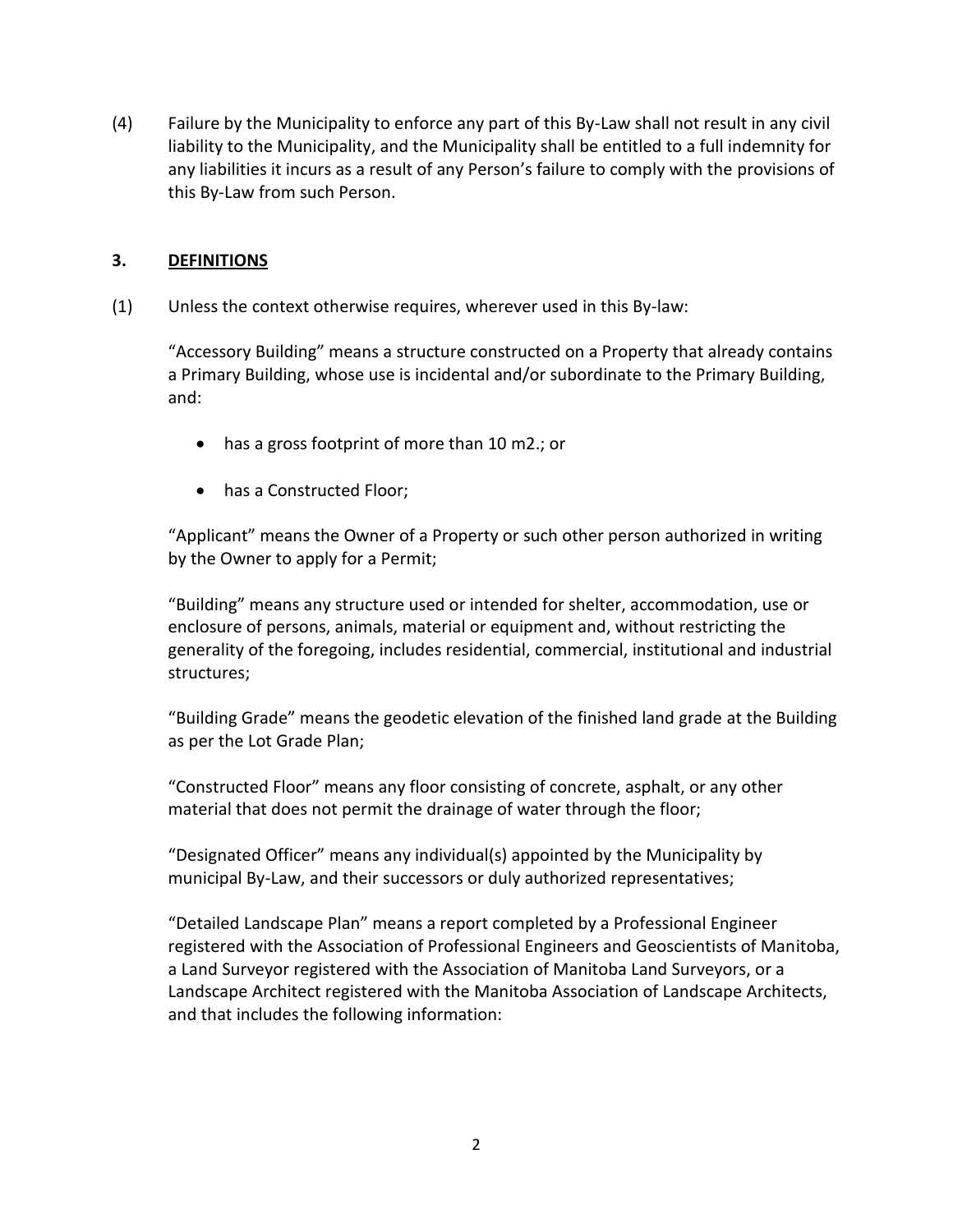- (a) the proposed and existing Elevations and grading;
- (b) the location of all proposed plant material, planting beds and sodded areas,
- (c) the location of existing vegetation to be retained or removed,
- (d) the location and type of protection measures for the existing vegetation to be retained,
- (e) the location of all existing natural features including top of bank and watercourse features,
- (f) a plant list showing index, type, size, quantity, species, spacing, etc.,
- (g) the location and material of all hard surfaced areas (e.g. driveways, walkways, parking areas),
- (h) the location, height and material of all fences, screen walls and retaining walls,
- (i) the location of Stormwater management landscape features,
- (j) the location of above and below ground utilities (including lighting facilities),
- (k) the location of garbage collection facilities, and
- (l) any other landscape element that contributes to site development.

"Elevations'" means the elevation of the finished ground surface at any specific reference point or at any point on the slope between two specific reference points on a Property;

"Excavation" means any activity that affects Lot Grades or drainage on, around or across a Property, as determined by the Municipality, including digging, ditching, excavation of or addition of fill, sodding, or any landscaping which alters, widens, limits or deepens existing drainage patterns;

"Fill" means the same as "Excavation";

"Final Lot Grade Elevations" means confirming or re-establishing Elevations prior to the installation of any landscaping material;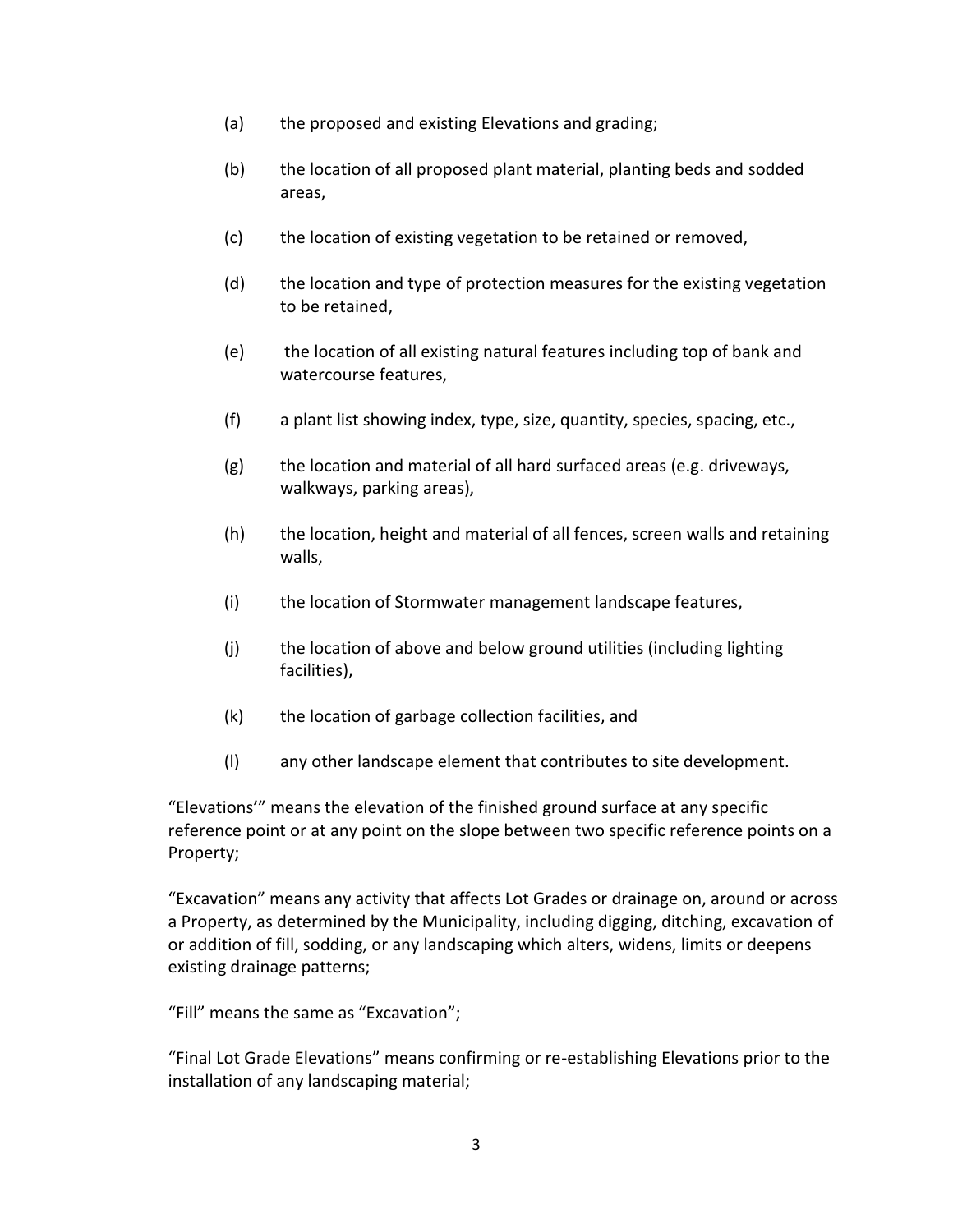"Garage" means a building or structure primarily intended for the storage of motor vehicles as defined under the *Highway Traffic Act*, C.C.S.M. c. H60, as amended;

"Landscape Sketch" means a sketch, whether hand-drawn or otherwise, that contains all of the following information for a Property:

- (a) the location and dimensions of all physical features, existing or proposed, including vegetation, berm contours, walls, fences, outdoor furniture and fixtures, surface utilities, and paving; and
- (b) the location of all shrubs and trees, whether existing or proposed, labeled by their common name, botanical name, and size.

"Landscaping" refers to the area of a Property surrounding a Building, and means activity which impacts or includes both natural (native) and constructed features whether for functional or aesthetic purposes. Landscaping includes both hard and soft landscape elements, including but not limited to: pavements, decks, retaining walls, fountains, arbors, overhead structures, pools, outdoor lighting, decoration, trees, shrubs, sod and plantings;

"Lot Grade Plan" means a plan prepared in a scale of not less than 1:500 that has been signed by a

- (a) Manitoba Land Surveyor registered by the Association of Manitoba Land Surveyors, or
- (b) Professional Engineer registered by the Association of Professional Engineers and Geoscientists of Manitoba, or
- (c) Landscape Architect registered with the Manitoba Association of Landscape Architects,

and contains all of the following information:

- (a) the civic address and legal description of the Property;
- (b) a north arrow;
- (c) the project location with reference to adjoining streets or dimensions to street corners at mid-block locations;
- (d) the legal dimensions of all Property lines;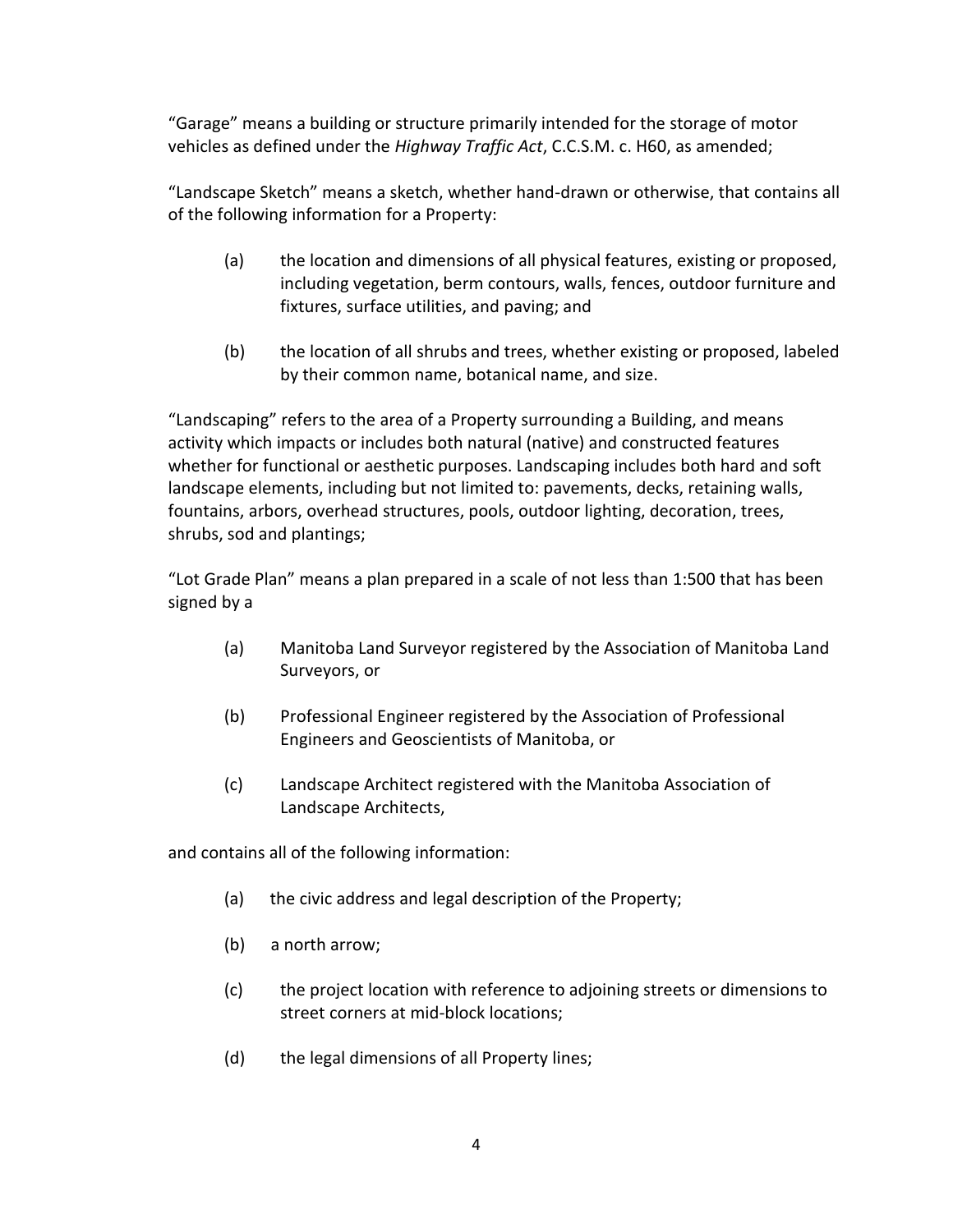- (e) the location of the proposed Primary Building(s) and any proposed Accessory Building(s), paved areas and driveways;
- (f) distances to the flood line if the Property is located within a flood fringe area;
- (g) existing and proposed geodetic lot grade Elevations (in metric units) for the Property, any adjacent Property, and any public rights-of ways or easements, including:
	- (i) the proposed ground elevation at each corner of the Primary Building(s) and any Accessory Building(s);
	- (ii) the elevation of any Garage floor and proposed driveway slope;
	- (iii) the location of any proposed retaining walls on the Property; and
	- (iv) any other Elevations that may affect lot grading, including but not limited to walk-outs, window wells and terraces.
- (h) drainage patterns indicated by flow arrows and slopes described in percent;
- (i) the location of any roof drain downspouts, downspout extensions and sump pump discharge outlets; and
- (j) the location of any existing and proposed sewer connections on the Property;

"Lot Grades" means the finished landscape Elevations of the 4 (four) corners of the Building, swales and grade breaks for the Property;

"Lot Grading Permit – Primary Building" means a permit issued pursuant to section 6 of this By-Law;

"Lot Grading Permit – Accessory Building" means a permit issued pursuant to section 7 of this By-Law;

"Lot Grading Permit – Excavation/Fill" means a permit issued pursuant to section 8 of this By-Law;

"Municipality" means the Rural Municipality of East St. Paul and its designated representatives;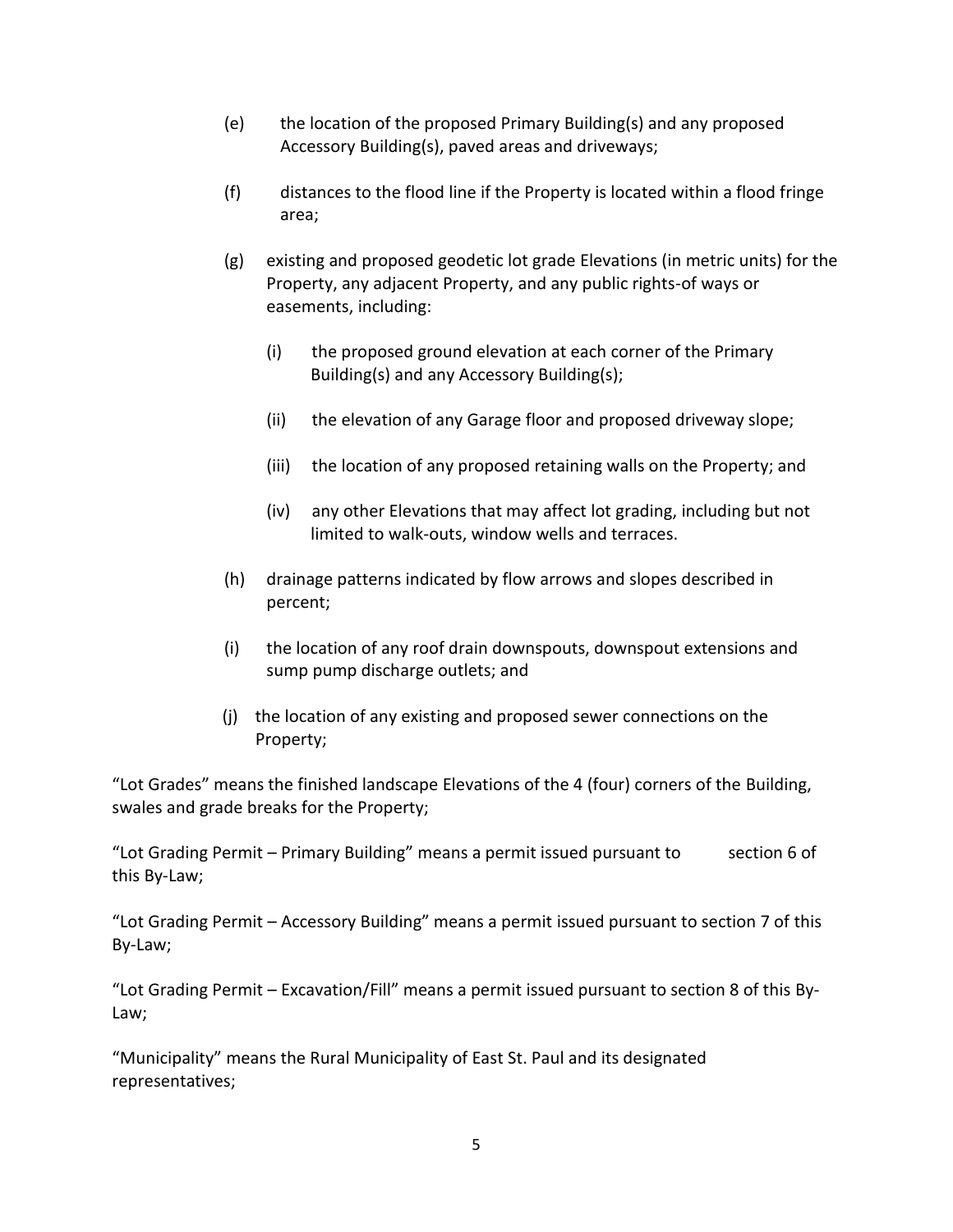"Owner" means a person in whose name a Property is legally registered;

"Permit" includes a Lot Grading Permit – Primary Building, Lot Grading Permit – Accessory Building, and Lot Grading Permit – Excavation/Fill;

"Person" includes a corporation, partnership or individual but excludes the Municipality

"Primary Building" means a structure constructed on a Property whose use represents the primary use of the Property and that:

- has a gross footprint of more than 10 m2; or
- has a Constructed Floor.

"Property" includes any piece of privately owned property, lot, plot or parcel of land or an assemblage or continuous parcels or land of the same Owner(s), including those having frontage and/or flankage on a public street, or being adjacent to a Property owned by another Person;

"Rough Grading" means surface Elevations and surface grades of a Property established in accordance with a Lot Grade Plan preceding the establishment of final grading or to Elevations required by the Municipality in conformance with its requirements;

"Site and Drainage Plan" means a plan clearly and in detail indicating existing buildings, proposed buildings, dimensions and drainage patterns and includes the final Elevations of any proposed Building(s) in relation to the Lot Grade Plan.

"Stormwater" means the water running off the surface of a drainage area during and immediately following a period or rain or snow melt;

"Walk-Out Basement" means a basement as defined in the Manitoba Building Code, C.C.S.M. c. B93, which allows persons to exit directly to grade through a doorway that leads from the basement to the outdoors as defined by the Manitoba Building Code.

# **4. GENERAL LOT GRADING REQUIREMENTS**

(1) Each Property shall be graded in such a manner as to allow Stormwater to drain along the lot line without ponding, obstruction or discharging directly onto an adjacent Property other than through a Provincial Waterway as defined in the *Water Resources Administration Act*, C.C.S.M. c. W70, as amended.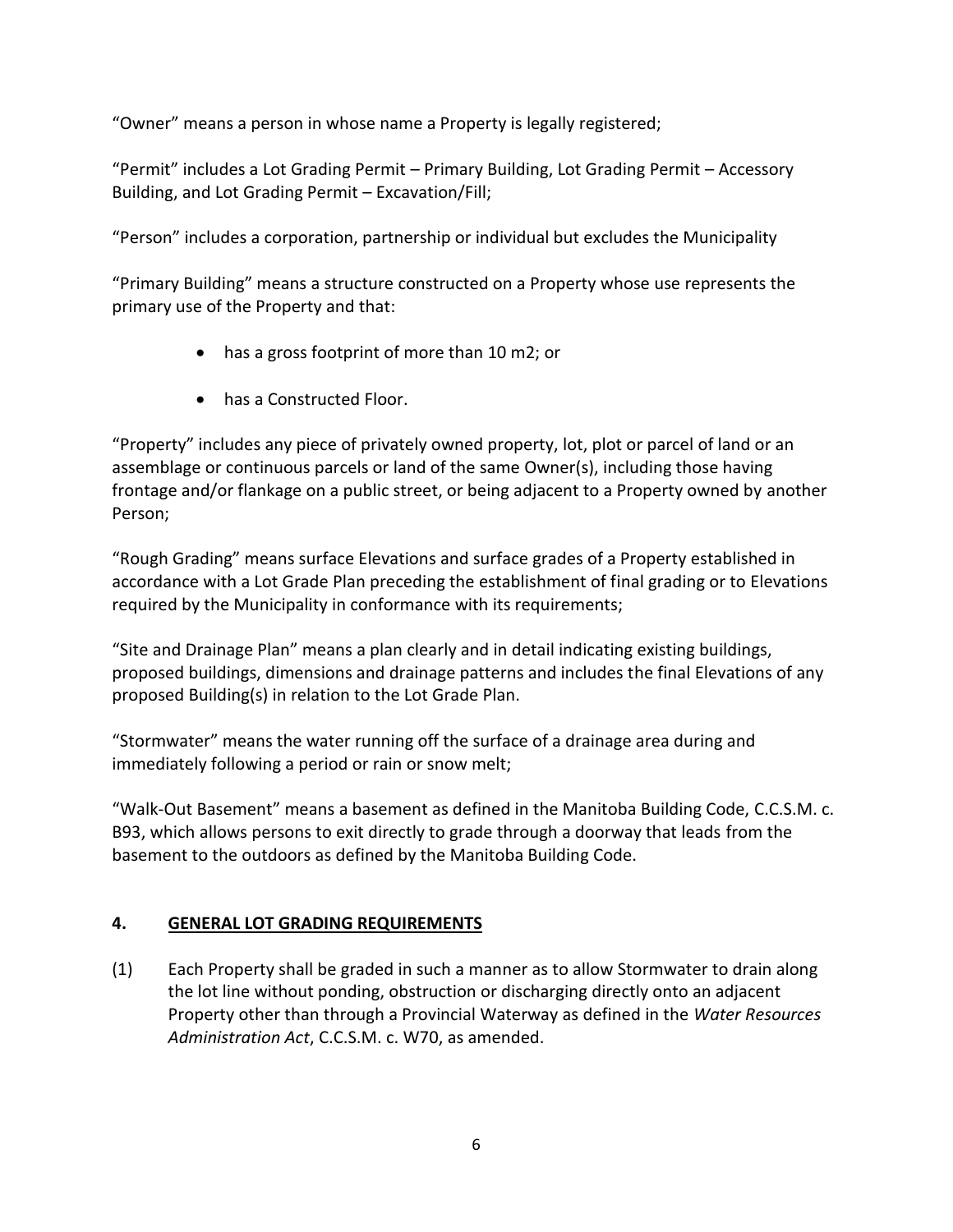- (2) Each residential Property shall be graded and landscaped to achieve a perching of soil surrounding the perimeter of any Buildings on the Property, including any Walk-Out Basements, and effectively direct surface drainage away from such Buildings.
- (3) Unless the Designated Officer approves special site conditions pursuant to subsection 4(4) of this By-Law, the grading of a residential Property shall conform to the following technical drawings for the respective type of Property:
	- (a) Type 1 Lot Grading: Residential Split Lot Drainage Rear Yard Drains to Public Lane
		- a. Schedule A Drawing No. 1 "Typical Lot Grading Type 1"
		- b. Schedule B Drawing No. 1 "Typical Cross Sections for Side Yard Swale Options"
	- (b) Type 2 Lot Grading: Residential Split Lot Drainage Rear Yard Drainage to Drainage Swale
		- a. Schedule A Drawing No. 2 "Typical Lot Grading Type 2"
		- b. Schedule B Drawing No. 1 "Typical Cross Sections for Side Yard Swale Options"
		- c. Schedule B Drawing No. 2 "Typical Cross Sections for Rear Yard Swale Options"
	- (c) Type 3 Lot Grading: Residential to Front Lot Drainage Rear Yard Drains to Front Street
		- a. Schedule A Drawing No. 3 "Typical Lot Grading Type 3"
		- b. Schedule B Drawing No 1 "Typical Cross Sections for Side Yard Swale Options"
- (4) The Designated Officer shall have the power to approve variances from Schedule "A" of this By-Law for special site conditions at his or her discretion provided such variances comply with subsections 4(1) and 4(2) of this By-Law.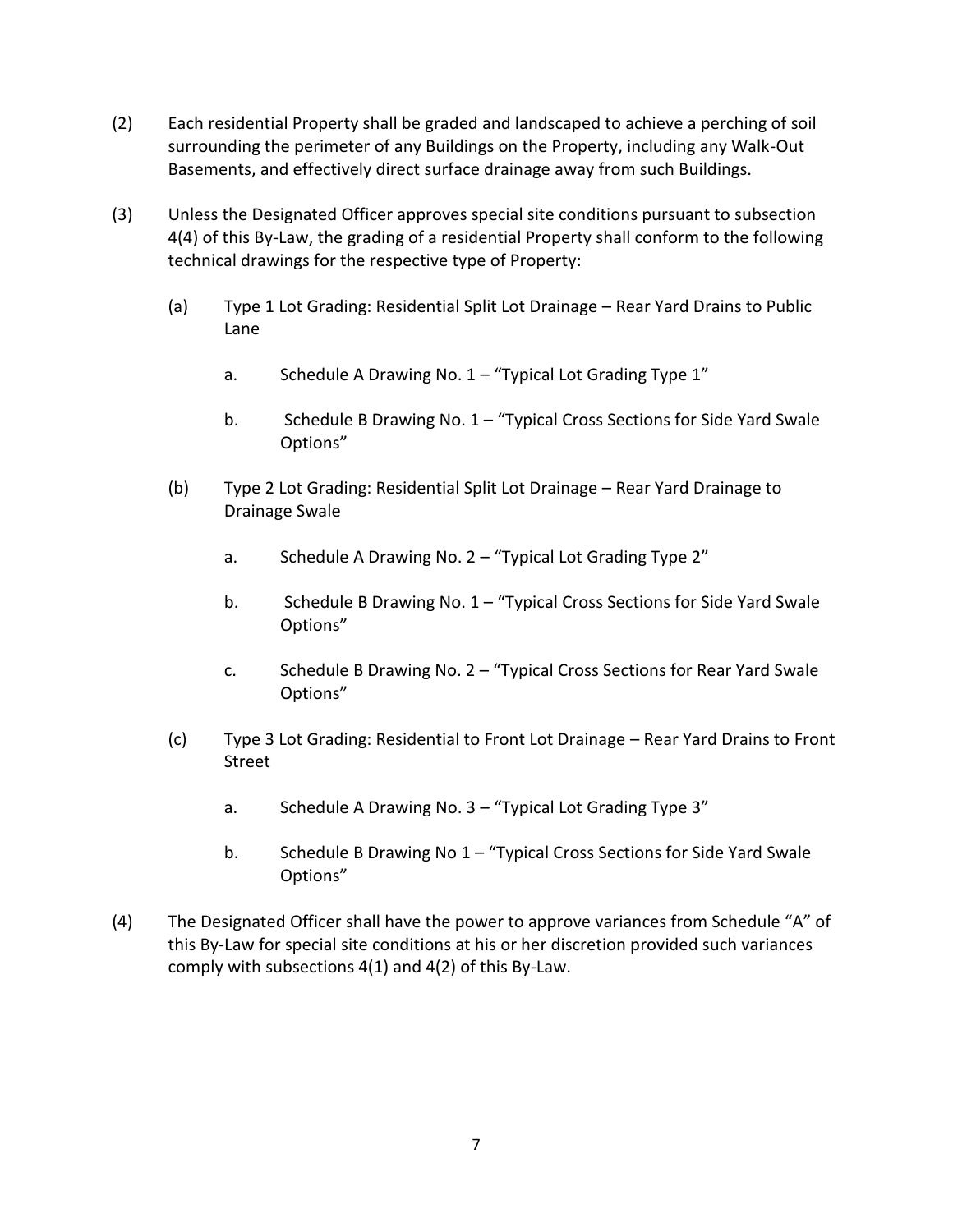- (5) All roof downspouts for a Building on a Property shall be located in such a manner as to achieve positive drainage away from the Building. All downspouts shall discharge through a suitable elbow onto a splash pad, unless otherwise approved by the Designated Officer. Under no circumstances shall roof downspouts be located in such a manner as to drain directly onto an adjacent Property. A drawing of a typical splash pad placement is appended as Schedule C to this By-Law.
- (6) All sump pump discharge pipes discharging weeping tile water from a Building located on a Property shall be located so as to discharge in the following manner:
	- (a) Where a storm sewer is located adjacent to the Property, all sump pump discharge pipes from the Property shall be connected to the storm sewer and discharge into it.
	- (b) Where no storm sewer is located adjacent to the Property but a retention pond is located adjacent to the Property, all sump pump discharge pipes from the Property shall be placed so as to discharge into the retention pond.
	- (c) Where neither a storm sewer nor a retention pond is located adjacent to the Property, all sump pump discharge pipes from the Property shall discharge onto splash pads located on the surface of the Property, provided that any such splash pads shall be located a minimum of three (3) metres from any property line.
- (7) All driveways on a Property shall be constructed in such a manner as to not impede drainage away from any Buildings on any Property.
- (8) Walk-Out Basements shall be only be permitted for a Property if:
	- (a) positive surface drainage can be maintained, without interruption, from the sill of any door opening(s) of the Walk-Out Basement to the perimeter of the Property and into an approved drainage path draining away from the Property and adjoining Properties; and
	- (b) the sill(s) of any door opening(s) of the Walk-Out Basement are located no less than 0.6 m above the local flood protection level set by the Province of Manitoba at the time the Walk-Out Basement is constructed.
- (9) Sunken, dug-out or recessed areas, including Garages below grade, shall not be permitted.
- (10) No openings of any Building, including windows, doors, and ventilation shafts, shall be constructed with the bottom of any such opening at an elevation that is less than 0.6 m above the local flood protection level as set by the Province of Manitoba from time to time.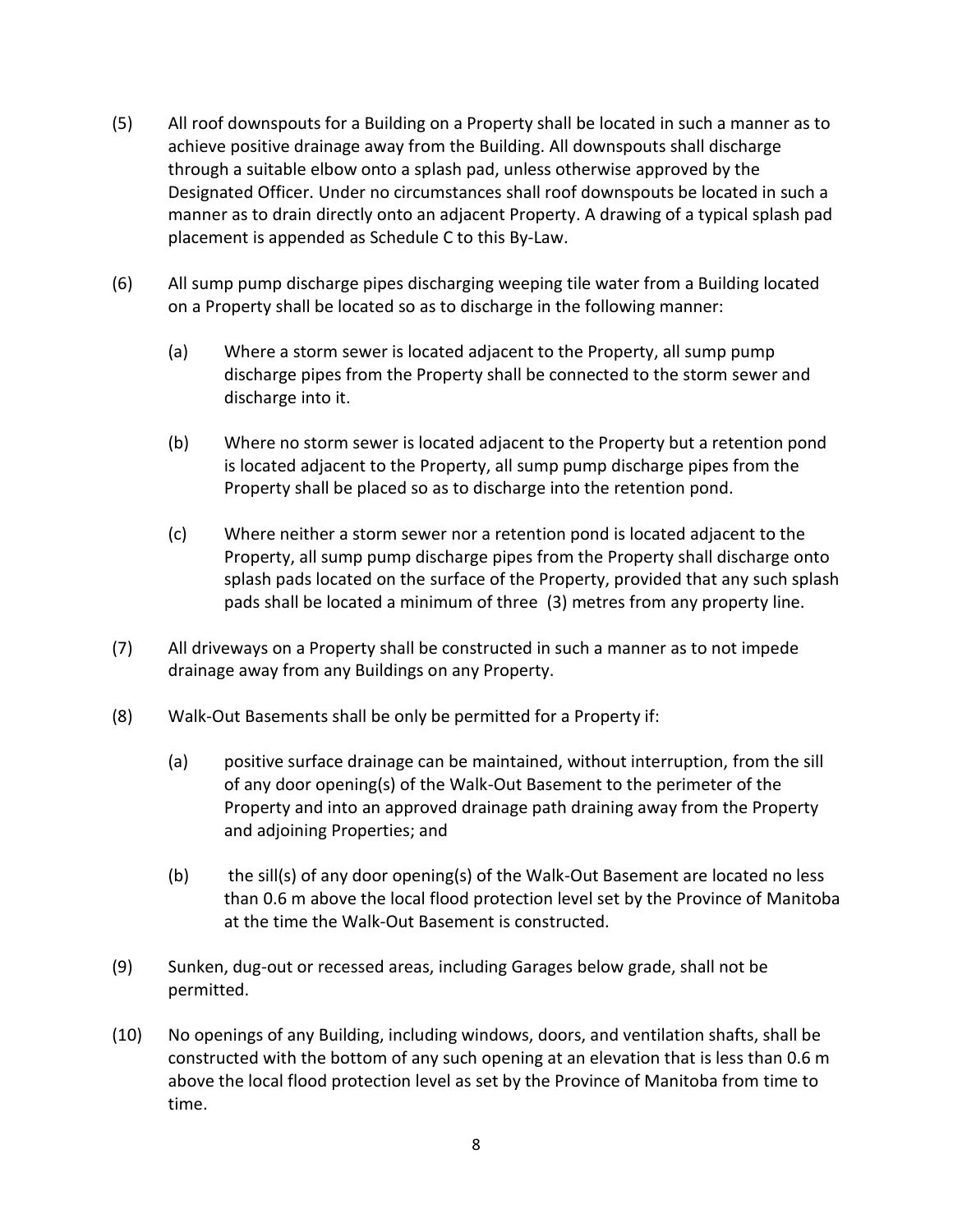(11) Building Grades for a Property shall be sufficiently high to ensure that the sanitary sewer connection from the Building conforms to the requirements of the Municipality's Sewer and Land Drainage By-Law No. 2011-10, including any amendments thereto.

### **5. MAINTENANCE OF BUILDING GRADES, LOT GRADES AND DRAINAGE**

- (1) The Owner of a Property for which Building Grades or Lot Grades were established and approved by the Municipality shall be responsible for maintaining such Building Grades and Lot Grades, regardless of whether they were established and approved under this By-Law or under any previous authority of the Municipality.
- (2) The Owner of a Property shall be responsible for ensuring that Stormwater originating on the Property does not flow onto an adjacent Property in such a manner as to adversely affect the adjacent Property or the use or enjoyment that can be derived from it.
- (3) The Owner of a Property shall be responsible for ensuring that all roof downspouts, sump pump discharge pipes, and splash pads are maintained so as to meet the requirements set out in section 4 of this By-Law.

# **6. LOT GRADING PROCEDURE – PRIMARY BUILDINGS**

#### **6.1 LOT GRADING PERMITS – PRIMARY BUILDINGS**

- (1) No person shall construct or permit the construction of a Primary Building or an addition that increases the footprint of a Primary Building on a Property without having first obtained a Lot Grading Permit – Primary Building from the Designated Officer.
- (2) Notwithstanding the above, the Designated Officer shall have the discretion to waive the requirement for a Lot Grading Permit – Primary Building for an addition to a Primary Building on a Property if he or she is of the opinion that the proposed addition will not materially change existing drainage patterns on the Property.
- (3) An application for a Lot Grading Permit Primary Building shall include the following:
	- (a) a written application in a form to be prescribed by the Municipality from time to time;
	- (b) a non-refundable application fee in an amount to be prescribed by the Municipality from time to time;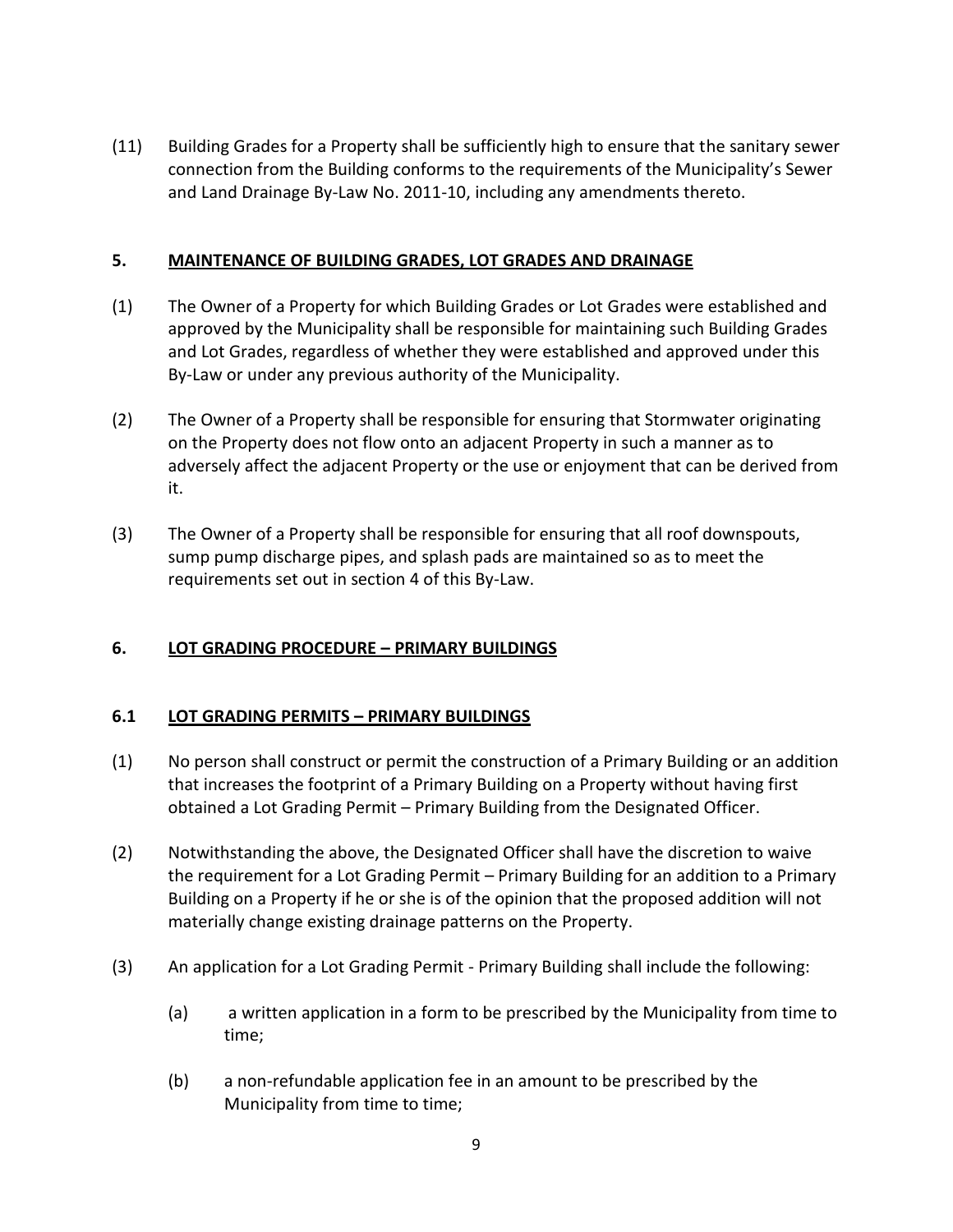- (c) a refundable deposit in an amount to be prescribed by the Municipality from time to time; and
- (d) three copies of a Lot Grade Plan for the Property.
- (4) Following review of the materials set out in subsection 6.1(3) above, the Designated Officer shall either:
	- (a) if he or she is satisfied with the proposed Lot Grades set out in the Lot Grade Plan, issue a Lot Grading Permit – Primary Building which shall be accompanied by a copy of the submitted Lot Grade Plan, and such Lot Grade Plan shall form part of the Lot Grading Permit – Primary Building; or
	- (b) if he or she is not satisfied with the proposed Lot Grades set out in the Lot Grade Plan, require the Owner of the Property or the Applicant, as the case may be, to submit a revised Lot Grade Plan that proposes Lot Grades satisfactory to the Designated Officer.
- (5) A Lot Grading Permit Primary Building may contain an expiration date.

#### **6.2 MILESTONES AND DEADLINES – PRIMARY BUILDINGS**

- (1) Unless the Designated Officer grants an extension in writing to the Applicant, the Owner of a Property or the Applicant, as the case may be, shall meet the following milestone dates and deadlines with respect to a Lot Grading Permit – Primary Building:
	- (a) Within two (2) weeks of receiving a Lot Grading Permit Primary Building for a Property:
		- (i) Mark the corners of the Property with suitable marker stakes and display the municipal address and lot number in a conspicuous location on the Property.
	- (b) Within eighteen (18) months of receiving a Lot Grading Permit Primary Building for a Property:
		- (i) Provide the Designated Officer with a plan that
			- was prepared by a
				- Manitoba Land Surveyor registered by the Association of Manitoba Land Surveyors, or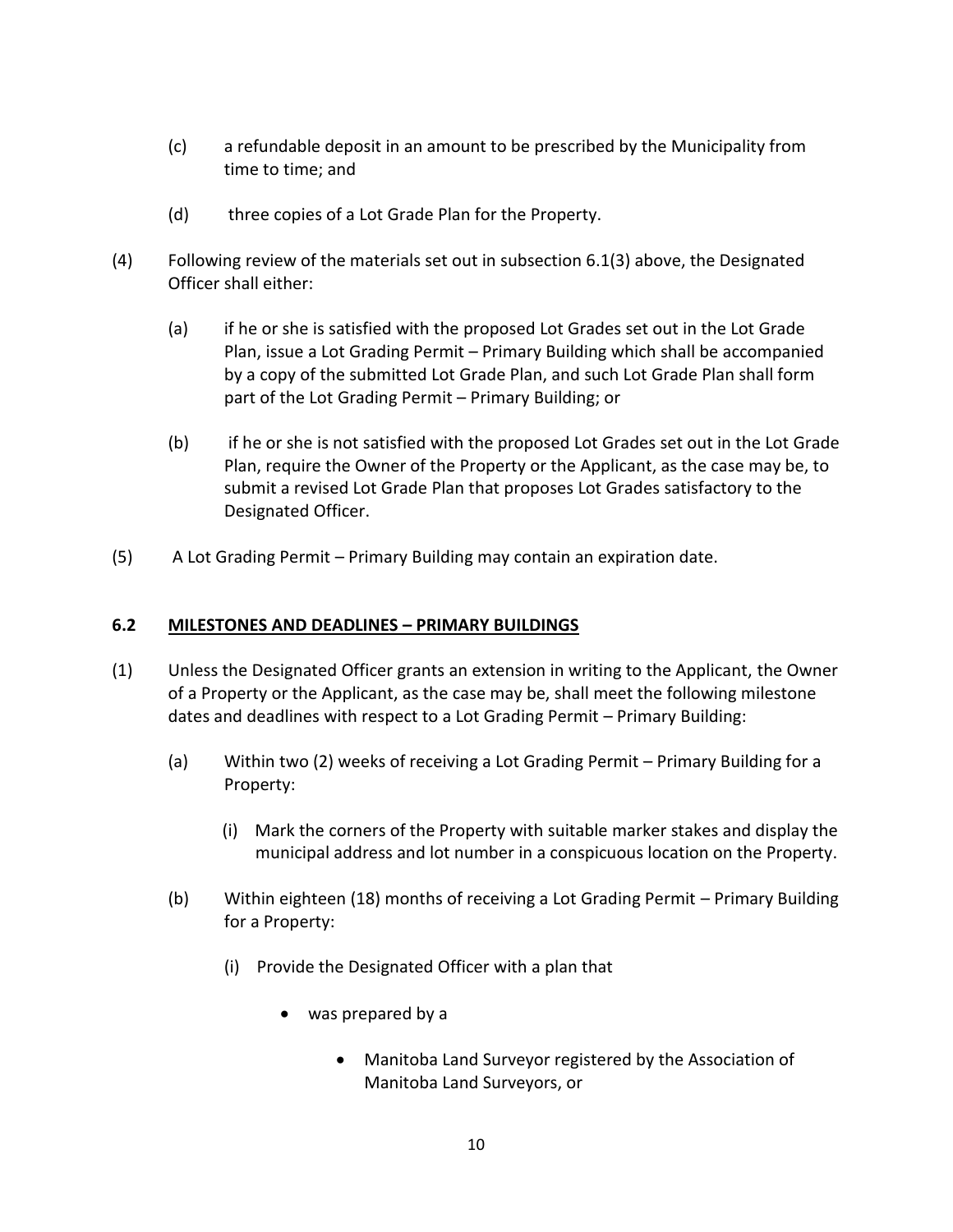- Professional Engineer registered by the Association of Professional Engineers and Geoscientists of Manitoba, or
- Landscape Architect registered with the Manitoba Association of Landscape Architects
- and shows
	- the location of any proposed Primary Building(s) on the Property,
	- the proposed Building Grades for such Primary Building(s), and
	- the Lot Grades for the Property as set out in the Lot Grade Plan.

Upon receiving such documentation, the Designated Officer shall confirm the acceptability of the proposed location and Building Grades for the proposed Primary Buildings(s) within a reasonable amount of time or require the Owner of the Property, or the Applicant, as the case may be, to make any revisions to the location of the Primary Building(s) or the Building Grades that the Designated Officer deems necessary.

- (c) Within thirty (30) months of receiving a Lot Grading Permit Primary Building for a Property:
	- (i) Provide the Designated Officer with a Landscape Sketch that shows the proposed Landscaping for the Property. Upon receiving a Landscape Sketch, the Designated Officer, within a reasonable amount of time, shall either:
		- confirm the acceptability of the proposed Landscaping; or
		- require the proposed Landscaping to be revised in such a manner as the Designated Officer deems necessary to maintain appropriate drainage patterns; or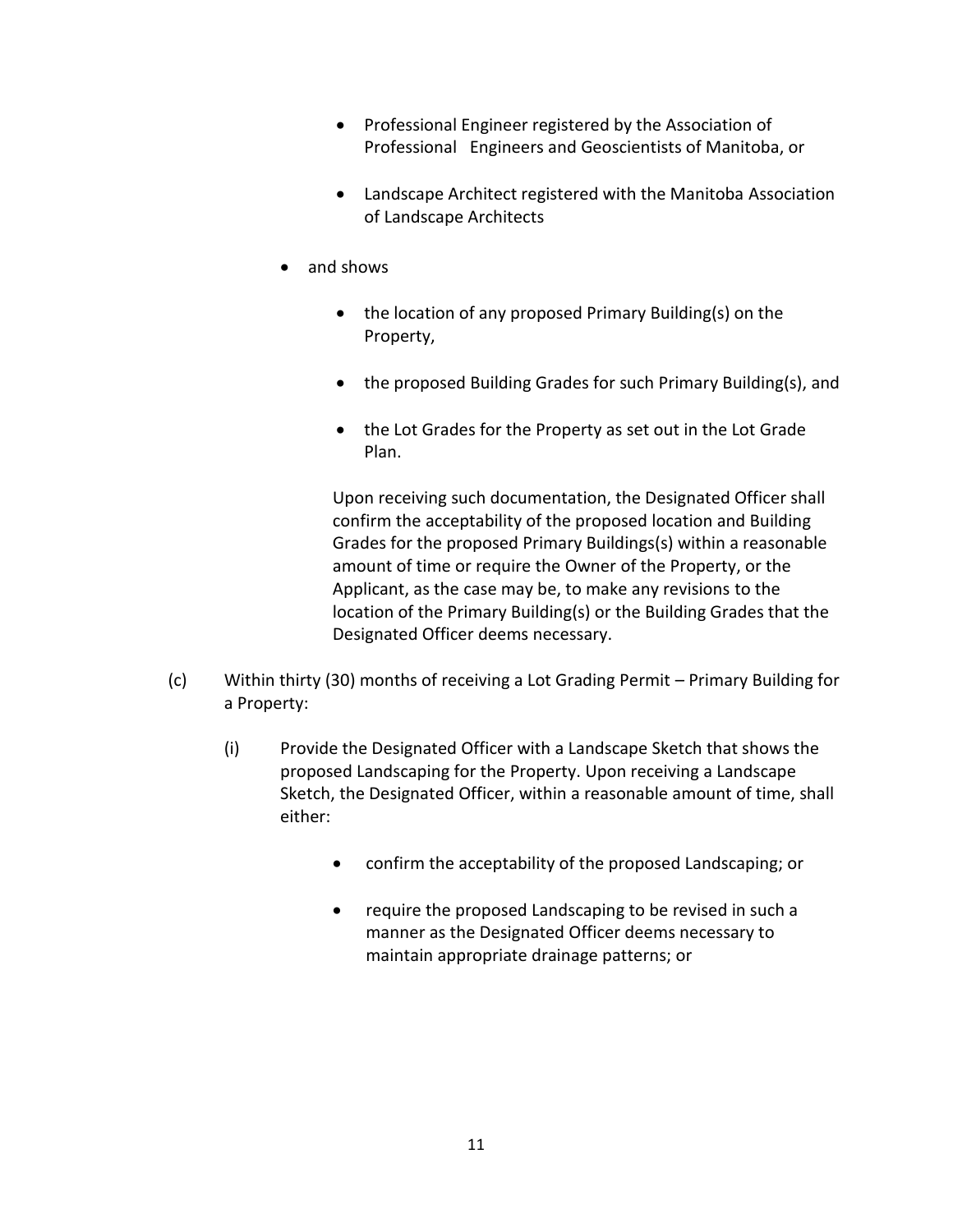- if the Designated Officer is not satisfied that the Landscape Sketch provides sufficient information upon which to determine whether appropriate drainage patterns would be maintained, the Designated Officer may require the Owner of the Property, or the Applicant, as the case may be, to submit a Detailed Landscape Plan, and this subsection shall apply to the Detailed Landscape Plan in the same manner as to the Landscape Sketch.
- (ii) Complete the Rough Grading of the Property and request the Designated Officer to inspect and confirm the actual Lot Grades. Upon receiving such a request, the Designated Officer shall inspect the Property and confirm the actual Lot Grades within a reasonable amount of time provided, however, that the Designated Officer shall not be required to conduct any inspections between November 15 and May 1 of any given year.
- (d) Within thirty-two (32) months of receiving a Lot Grading Permit Primary Building for a Property:
	- (i) Complete the final grading and Landscaping of the Property in accordance with the Landscape Sketch or Detailed Landscape Plan approved pursuant to subsection  $6.2(1)(c)(i)$  of this By-Law.
	- (ii) Request the Designated Officer to perform a final inspection of the Property.Upon receiving such a request, the Designated Officer shall inspect the Property within a reasonable amount of time and either confirm the compliance of the Building Grades, Lot Grades and Landscaping with the approved documentation or require any revisions necessary to bring them into compliance, provided however, that the Designated Officer shall not be required to conduct any inspections between November 15 and May 1 of any given year.
- (2) Upon final approval, by the Designated Officer, of the Building Grades, Lot Grades and Landscaping for a Property, the Owner of the Property, or the Applicant, as the case may be, shall be entitled to a refund of the refundable deposit posted pursuant to subsection  $6.1(3)(c)$  of this By-Law.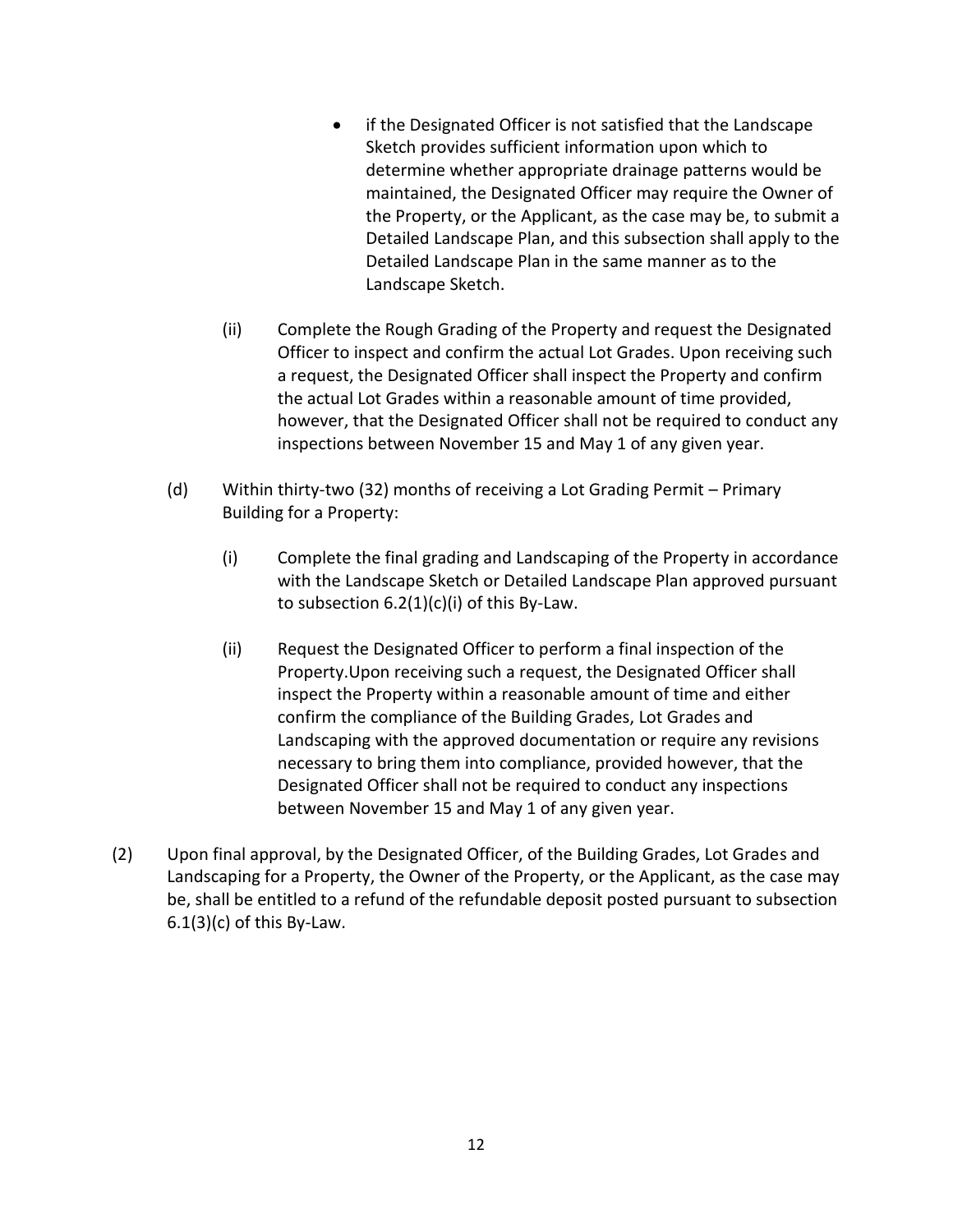### **7. LOT GRADING PROCEDURE – ACCESSORY BUILDINGS**

#### **7.1 LOT GRADING PERMITS – ACCESSORY BUILDINGS**

- (1) No person shall construct or permit the construction of an Accessory Building on a Property without having first obtained a Lot Grading Permit – Accessory Building from the Designated Officer.
- (2) An application for a Lot Grading Permit Accessory Building shall include the following:
	- (a) a written application in a form to be prescribed by the Municipality from time to time;
	- (b) a non-refundable application fee in an amount to be prescribed by the Municipality from time to time; and
	- (c) three copies of a Site and Drainage Plan for the Property.
- (3) Following review of the materials set out in subsection 7.1(2) above, the Designated Officer shall either:
	- (a) if he or she is satisfied with the proposed Elevations and grading set out in the Site and Drainage Plan, issue a Lot Grading Permit – Accessory Building, which shall be accompanied by a copy of the submitted Site and Drainage Plan, and such Site and Drainage Plan shall form part of the Lot Grading Permit – Accessory Building;
	- (b) if he or she is not satisfied with the proposed Elevations and grading set out in the Site and Drainage Plan, require the Owner of the Property or the Applicant, as the case may be, to submit a revised Site and Drainage Plan that proposes Elevations and grading satisfactory to the Designated Officer.
- (4) A Lot Grading Permit Accessory Building may contain an expiration date.

#### **7.2 MILESTONES AND DEADLINES – ACCESSORY BUILDINGS**

(1) Unless the Designated Officer grants an extension in writing to the Applicant, the Owner of a Property or the Applicant, as the case may be, shall meet the following milestone dates and deadlines: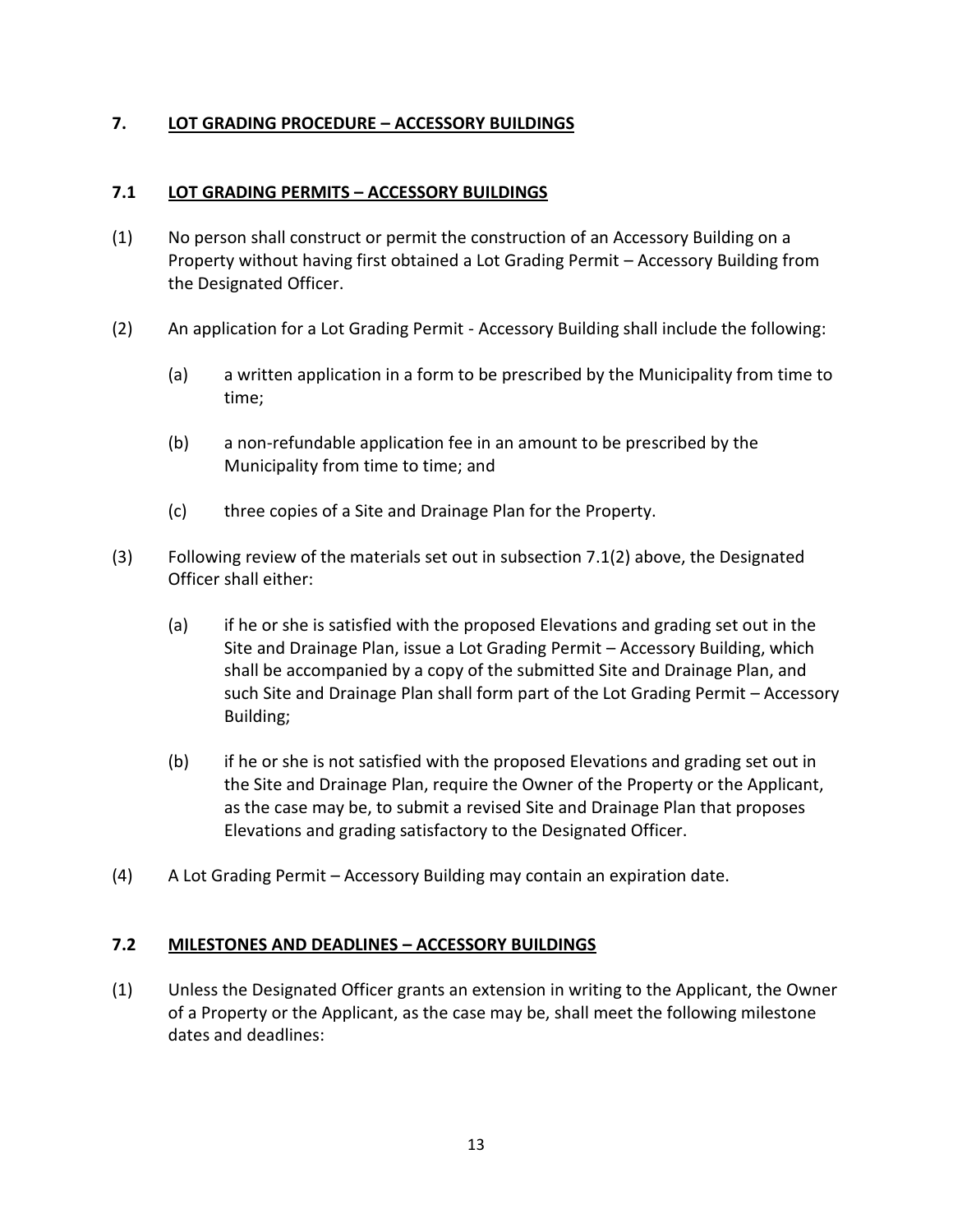- (a) Within twelve (12) months of receiving a Lot Grading Permit Accessory Building for a Property:
	- (i) Provide the Designated Officer with a Landscape Sketch that shows the proposed Landscaping for the Property following the completion of the Accessory Building(s). Upon receiving a Landscape Sketch, the Designated Officer, within a reasonable amount of time, shall either:
		- confirm the acceptability of the proposed Landscaping; or
		- require the proposed Landscaping to be revised in such a manner as the Designated Officer deems necessary to maintain appropriate drainage patterns; or
		- if the Designated Officer is not satisfied that the Landscape of the Property, or the Applicant, as the case may be, to s Sketch provides sufficient information upon which to determine whether appropriate drainage patterns would be maintained, the Designated Officer may require the Owner submit a Detailed Landscape Plan, and this subsection shall apply to the Detailed Landscape Plan in the same manner as to the Landscape Sketch.
- (b) Within twenty-four (24) months of receiving a Lot Grading Permit Accessory Building for a Property:
	- (i) Complete the final grading and Landscaping of the Property in accordance with the Landscape Sketch or Detailed Landscape Plan approved pursuant to subsection 7.2(1)(a)(i) of this By-Law.

# **8. LOT GRADING PROCEDURE – EXCAVATIONS AND FILL**

(1) No Person shall conduct or permit any Excavation or Fill to be conducted on a Property without first having obtained a Lot Grading Permit – Excavation/Fill from the Designated Officer.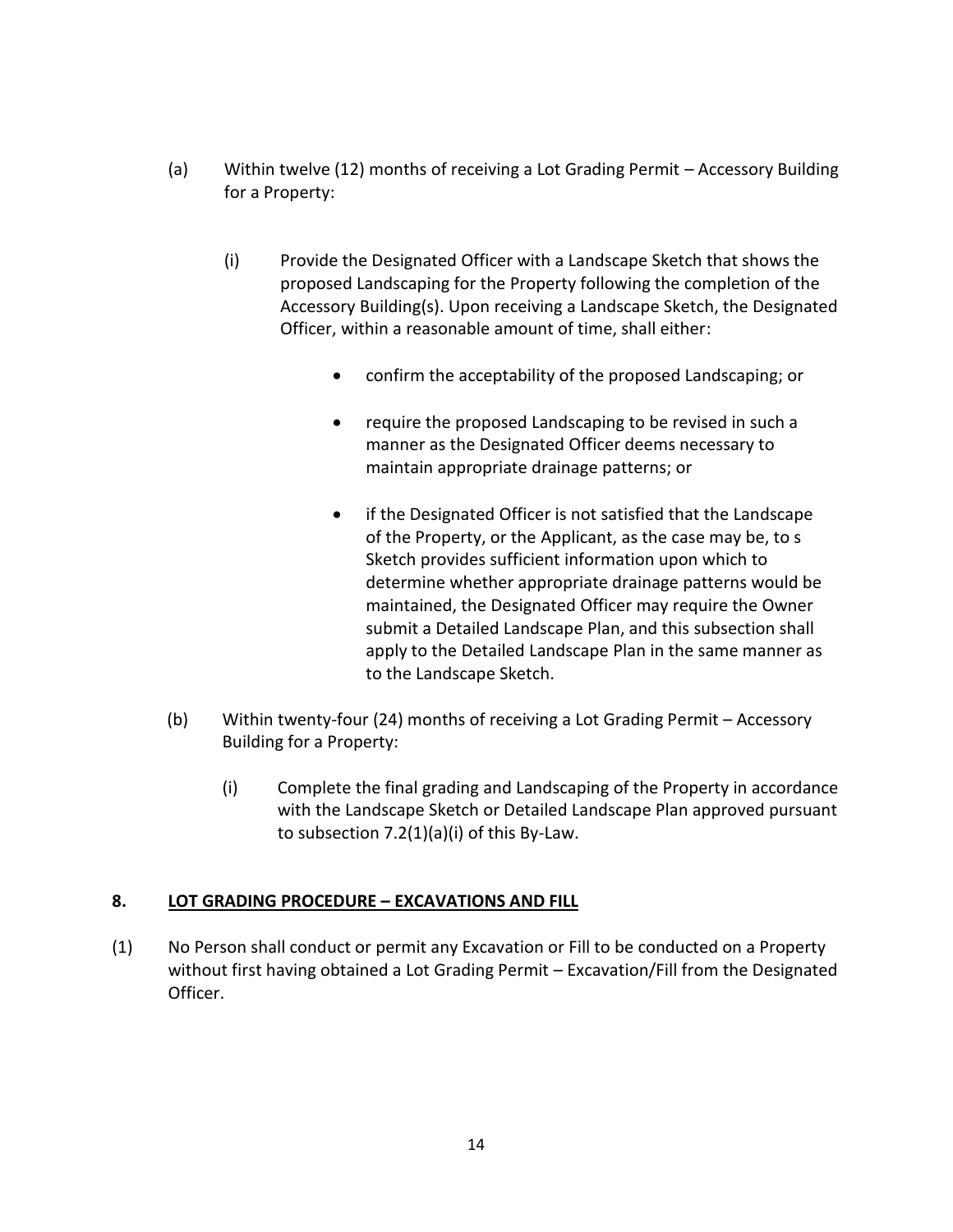- (2) An application for a Lot Grading Permit Excavation/Fill shall include the following:
	- (a) a written application in a form to be prescribed by the Municipality from time to time;
	- (b) a refundable deposit in an amount to be prescribed by the Municipality from time to time; and
	- (c) three copies of a Landscape Sketch for the Property, provided that if the Designated Officer is not satisfied that the Landscape Sketch provides sufficient information upon which to determine whether appropriate drainage patterns would be maintained following the completion of the proposed Excavation or Fill, the Designated Officer may require the Owner of the Property, or the Applicant, as the case may be, to submit a Detailed Landscape Plan.
- (3) Following review of the materials set out in subsection 8(2) above, the Designated Officer shall either:
	- (a) if he or she is satisfied that appropriate drainage patterns would be maintained following the completion of the proposed Excavation or Fill, issue a Lot Grading Permit – Excavation/Fill, which shall be accompanied by a copy of the submitted Landscape Sketch or Detailed Landscape Plan, and such Landscape Sketch or Detailed Landscape Plan shall form part of the Lot Grading Permit – Accessory Building; or
	- (b) if he or she is not satisfied that appropriate drainage patterns would be maintained following the completion of the proposed Excavation or Fill, require the Owner of the Property or the Applicant, as the case may be, to submit a revised Landscape Sketch or Detailed Landscape Plan that proposes Elevations, drainage patterns and grading satisfactory to the Designated Officer.
- (4) A Lot Grading Permit Excavation/Fill may contain an expiration date.
- (5) Unless the Designated Officer grants an extension in writing to the Applicant, the Owner of a Property or the Applicant, as the case may be, shall, within twelve (12) months of receiving a Lot Grading Permit – Excavation/Fill for a Property, complete the approved Excavation or Fill and the Landscaping as per the Lot Grading Permit – Excavation/Fill and the approved Landscape Sketch or Detailed Landscape Plan.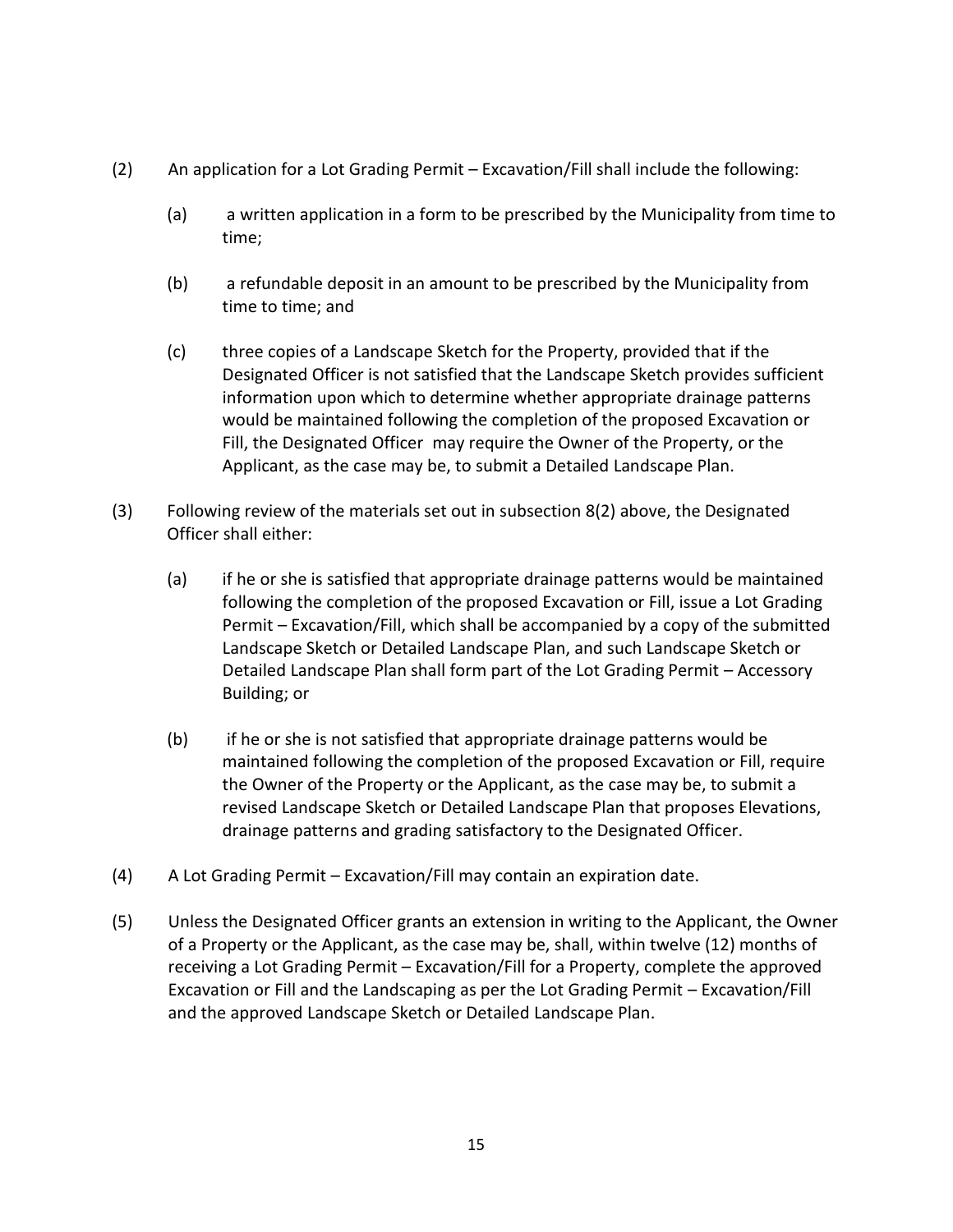#### **9. PENALTIES AND REMEDIAL ACTION**

- (1) Any Person who performs or causes any work to be performed on a Property that requires a Permit issued pursuant to this By-Law without first obtaining such Permit is guilty of an offence and shall be liable, upon summary conviction, to a fine not exceeding \$1,000.00 (one thousand dollars), which fine shall form a debt against the Property and be collectable in the same manner as a tax may be collected under the *Municipal Act*, C.C.S.M. c. M225, as amended.
- (2) Where, in the opinion of the Designated Officer, a Property does not meet the requirements of this By-Law or any Permit issued pursuant to this By-Law, or where the Owner of a Property or the Applicant, as the case may be, has commenced the work authorized by a Permit but has failed to meet one or more of the required milestones and deadlines stipulated in this By-Law, the Designated Officer may issue an order to the Owner of the Property by registered mail or personal service that directs the Owner of the Property to undertake any required steps to bring the Property into compliance with this By-Law or any such Permit within six (6) months of the date the order is issued.
- (3) Where a Person to whom an order has been issued pursuant to subsection 9(2) fails to abide by the terms of such order within the time frame stipulated therein, the Municipality shall have the right to cause any work required by such order to be done and to enter onto the Property for such purpose. The Municipality shall be entitled to apply the amount of any deposit posted pursuant to this By-Law towards such work and recover the remainder from the Owner of the Property as a debt payable to the Municipality.
- (4) In addition to the remedies provided by subsection 9(3) of this By-Law, and regardless of whether or not the Municipality exercises those remedies, the failure of a Person to whom an order has been issued pursuant to subsection 9(2) to abide by the terms of such order within the time frame stipulated therein constitutes an offence, and such Person shall be liable, upon summary conviction, to a fine not exceeding \$1,000.00 (one thousand dollars) for each day that the offence continues, which fine shall form a debt against the Property and be collectable in the same manner as a tax may be collected under the *Municipal Act*,C.C.S.M. c. M225, as amended.

# **10. REPEAL OF EXISTING BY-LAW**

(1) By-Law 92-14, including any amendments thereto, is hereby repealed.